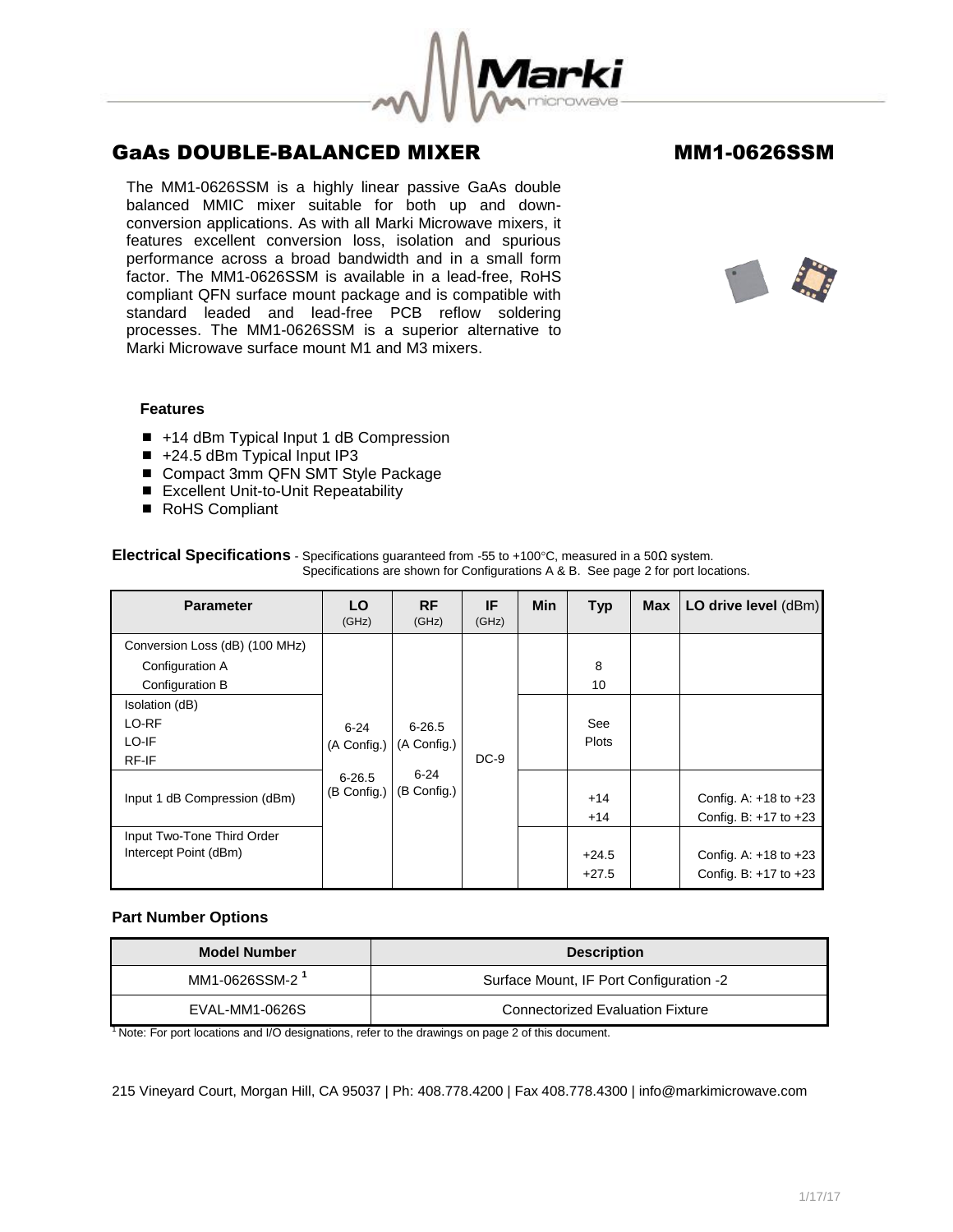

*Page 2*

**LO/RF 6 to 26.5 GHz IF DC to 9 GHz**



**Configuration A** 

**Configuration B** 

1. Configuration A/B refer to the same part number (MM1-0626SSM) used in one of two different ways for optimal spurious performance. For the lowest conversion loss, use the mixer in Configuration A (pin 2 as the LO input, pin 8 as the RF input or output). If you need to use a lower LO drive, use the mixer in Configuration B (pin 2 as the RF input or output, pin 8 as the LO input). For optimal spurious suppression, experimentation or simulation is required to choose between Configuration A and B. For more information, [see here.](http://www.markimicrowave.com/rf-microwave-qa/q/what-is-the-difference-between-configuration-a-and-configuration-b-on-mixers)



## Outline Drawing – 3mm QFN package

Substrate material is Ceramic.

I/O Leads and Ground Paddle are 1.4+0.6 microns (55+24 micro-inches) Au over 1.3 microns (51 micro-inches) Ni. All unconnected pads should be connected to PCB RF ground.



QFN-Package Surface-Mount Landing Pattern [Click here for a DXF of the above layout.](http://www.markimicrowave.com/menus/appnotes/qfn12l.zip) [Click here for leaded solder reflow.](http://www.markimicrowave.com/Assets/appnotes/reflow.pdf) [Click here for lead-free solder reflow.](http://www.markimicrowave.com/Assets/appnotes/reflow-lf.pdf)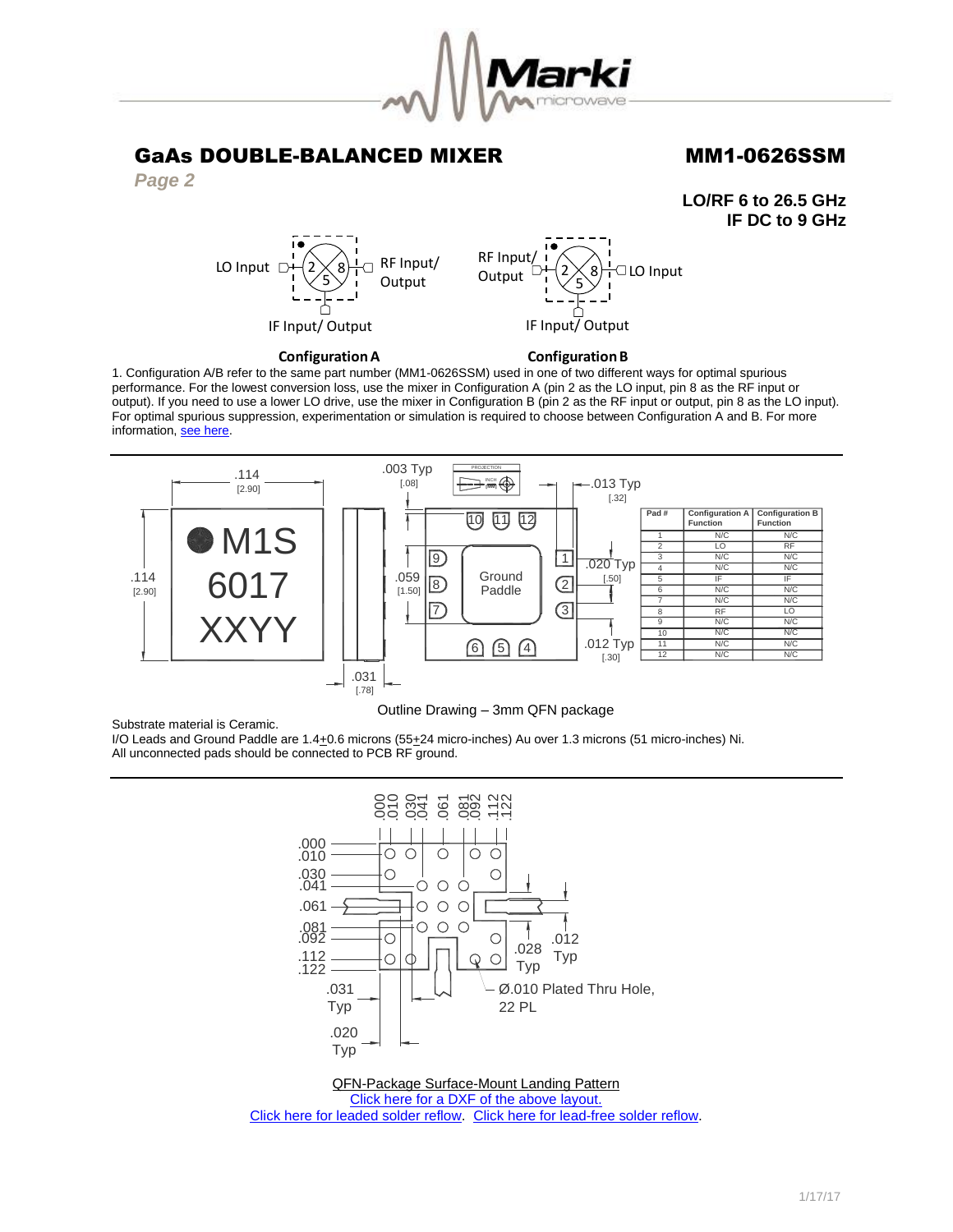

*Page 3*



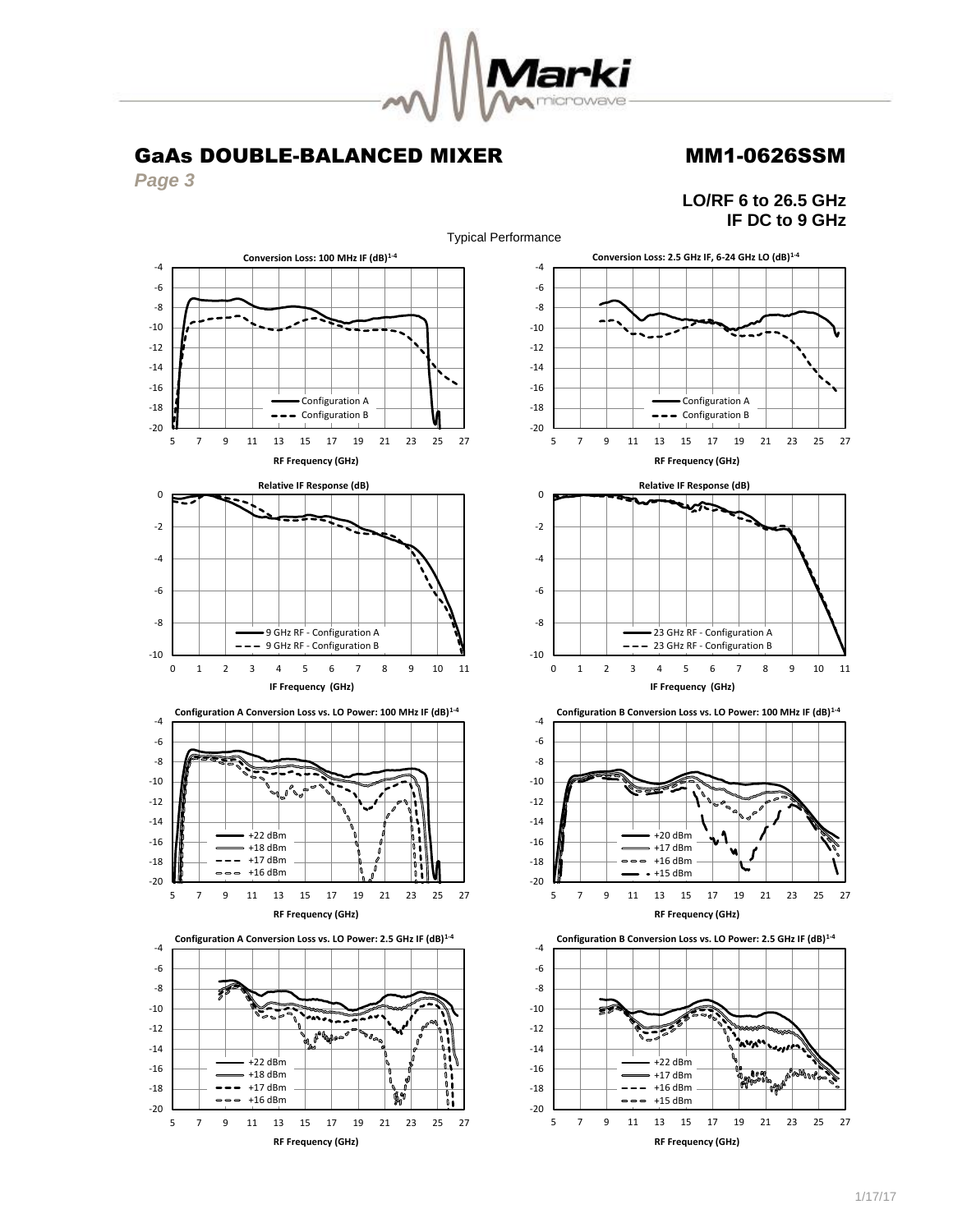

Typical Performance

GaAs DOUBLE-BALANCED MIXER MM1-0626SSM

**Input IP3: 100 MHz IF (dBm)**

*Page 4*



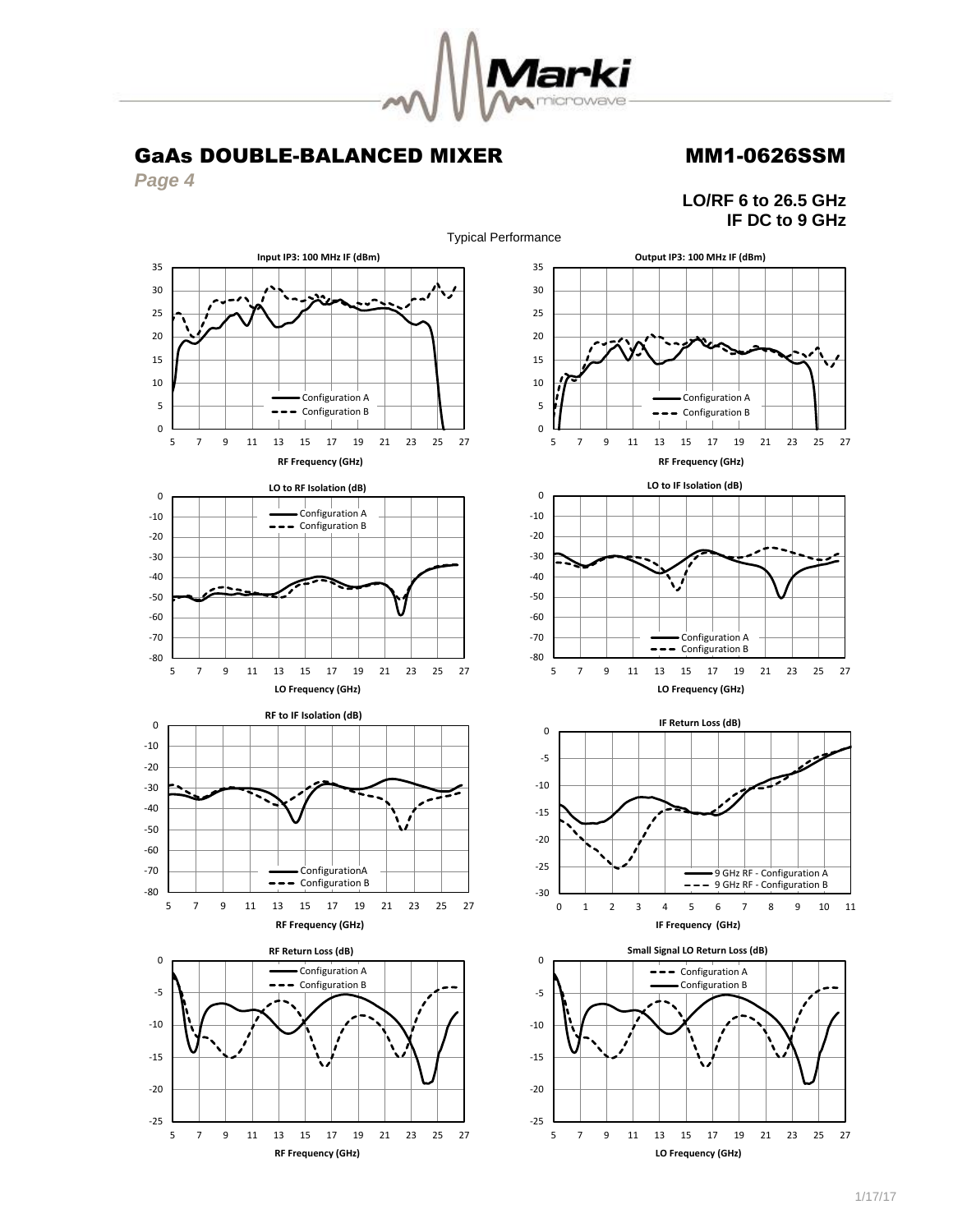

*Page 5*

-90  $-80$ -70 -60 -50 -40 -30 -20 -10 0 **LO/RF 6 to 26.5 GHz IF DC to 9 GHz**





# **Odd LO Harmonic to RF Isolation (dB)** ÷ 3xLO Configuration A --- 3xLO Configuration B 6 8 10 12 14 16 18 20 22 24 26 **LO Output Frequency (GHz)**

-90  $-80$ -70 -60 -50 -40 -30 -20 -10 0 6 8 10 12 14 16 18 20 22 24 26 **LO Output Frequency (GHz) Odd LO Harmonic to IF Isolation (dB)**  $3xLO$  Configuration A  $\rightarrow -3xLO$  Configuration B





Typical Performance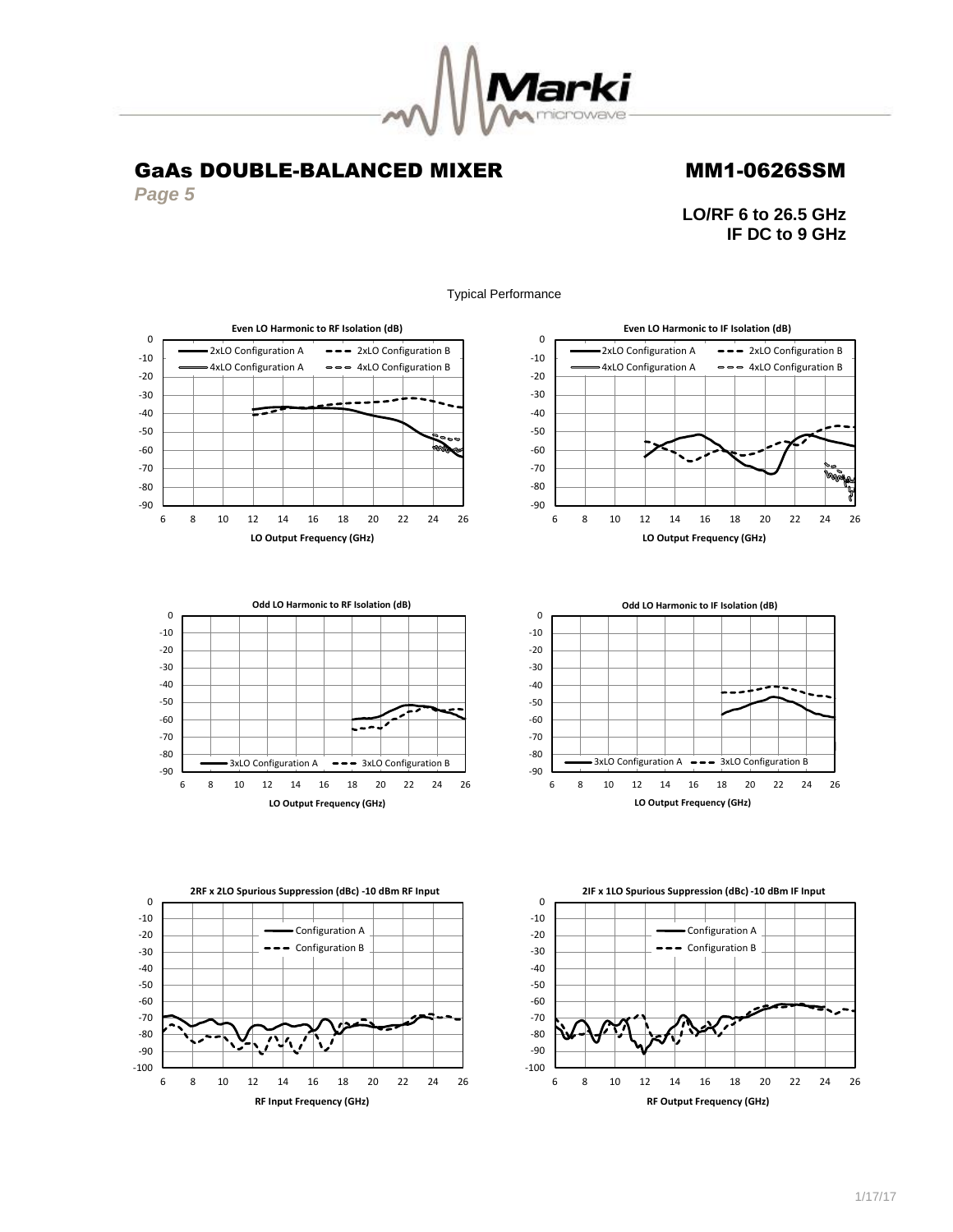

*Page 6*

**LO/RF 6 to 26.5 GHz IF DC to 9 GHz**

## **Downconversion Spurious Suppression**

Spurious data is taken by selecting RF and LO frequencies  $(+mLO+nRF)$  within the RF/LO bands, to create a spurious output within the IF output band. The mixer is swept across the full spurious band and the mean is calculated. The numbers shown in the table below are for a -10 dBm RF input. Spurious suppression is scaled for different RF power levels by (n-1), where "n" is the RF spur order. For example, the 2RFx2LO spur is 74 dBc for the A configuration for a -10 dBm input, so a -20 dBm RF input creates a spur that is (2-1) x (-10 dB) dB lower, or 84 dBc.

## **Typical Downconversion Spurious Suppression (dBc): A Configuration (B Configuration) <sup>4</sup>**

| $-10$ dBm<br><b>RF Input</b> | 0xLO      | 1xLO      | 2xLO      | 3xLO      | 4xLO      | 5xLO      |
|------------------------------|-----------|-----------|-----------|-----------|-----------|-----------|
| 1xRF                         | 29 (23)   | Reference | 31(45)    | 12(12)    | 34(41)    | 16 (19)   |
| 2xRF                         | 65 (67)   | 71 (62)   | 77 (83)   | 74 (62)   | 84 (90)   | 76 (71)   |
| 3xRF                         | 112 (112) | 76 (80)   | 95 (113)  | 86 (92)   | 91 (113)  | 79 (84)   |
| 4xRF                         | 132 (139) | 126 (121) | 129 (139) | 136 (130) | 135 (140) | 132 (128) |
| 5xRF                         | 161 (157) | 134 (155) | 149 (156) | 141 (150) | 151 (157) | 143 (151) |

## **Upconversion Spurious Suppression**

Spurious data is taken by mixing an input within the IF band, with LO frequencies (+mLO+nIF), to create a spurious output within the RF output band. The mixer is swept across the full spurious output band and the mean is calculated. The numbers shown in the table below are for a -10 dBm IF input. Spurious suppression is scaled for different IF input power levels by (n-1), where "n" is the IF spur order. For example, the 2IFx1LO spur is typically 73 dBc for the A configuration for a -10 dBm input, so a -20 dBm IF input creates a spur that is (2-1) x (-10 dB) dB lower, or 83 dBc.

| Typical Upconversion Spurious Suppression (dBc): A Configuration (B Configuration) $^\ast$ |  |  |  |
|--------------------------------------------------------------------------------------------|--|--|--|

| $-10$ dBm<br><b>IF Input</b> | 0xLO      | 1xLO      | 2xLO      | 3xLO      | 4xLO      | 5xLO      |
|------------------------------|-----------|-----------|-----------|-----------|-----------|-----------|
| 1xIF                         | 35(22)    | Reference | 34(43)    | 10(9)     | 35(44)    | 24 (26)   |
| 2xIF                         | 77 (60)   | 76 (78)   | 61 (58)   | 73 (81)   | 69 (64)   | 76 (79)   |
| 3xIF                         | 112 (112) | 78 (80)   | 91 (107)  | 75 (77)   | 91 (104)  | 74 (79)   |
| 4xIF                         | 131 (120) | 130 (133) | 116 (118) | 132 (133) | 120 (119) | 129 (136) |
| 5xIF                         | 153 (152) | 139 (146) | 143 (153) | 140 (146) | 141 (154) | 128 (136) |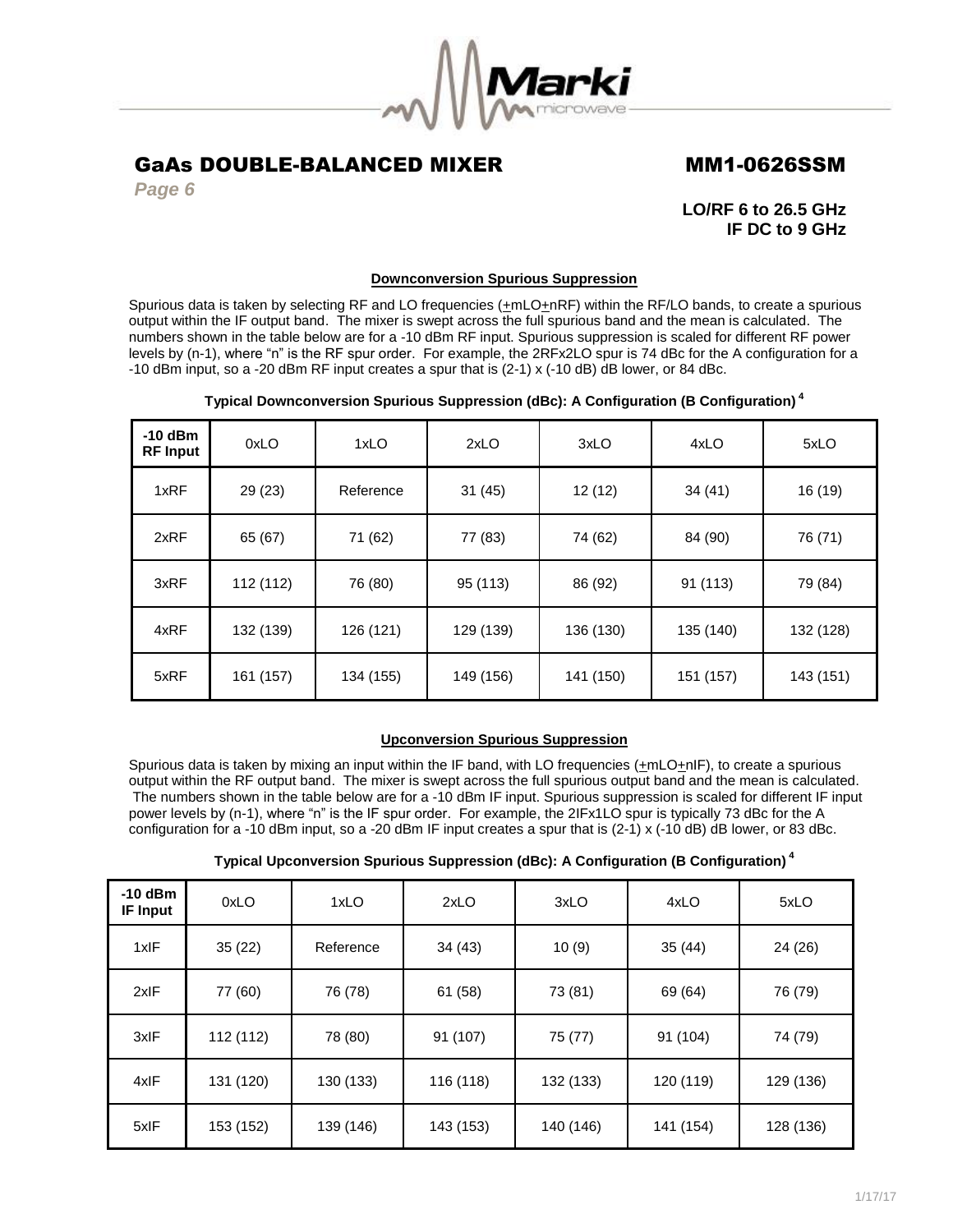

*Page 7*

**LO/RF 6 to 26.5 GHz IF DC to 9 GHz**



## **Operation**

**IF Port –** Used as input on an upconversion, output on downconversion, or LO port in a band shifting application. Signals should be connected by 50 ohm microstrip or coplanar traces to well matched broadband 50 ohm sources and loads. Blocking capacitor is recommended if DC voltage is present on the line.

**RF Port** – Used as input on a downconversion, output on upconversion, or output in a band shifting application. Signals should be connected by 50 ohm microstrip or coplanar traces to well matched broadband 50 ohm sources and loads.

**Filtering and Matching**- Filtering is generally desired for spurious and image removal on the output port of the mixer. Reflective filters can cause out of band signals to reflect back into the mixer and cause conversion loss ripple, erroneous spurs, and other undesired behaviors. To eliminate these problems it is recommend that the filters be placed as close to the output port as possible. If undesired behavior is still observed, a diplexer with one port terminated or a 1-3 dB attenuator may reduce this problem.

**RF Ground** – The ground paddle of the QFN should be connected to a low noise RF ground with very low electrical resistance for high frequency operation.

**LO Port** – The noise floor of the LO input signal should be less than the value of the noise floor plus isolation of the mixer, or a filter is recommended to prevent reduction in dynamic range. An LO amplifier is required if the LO power is below the recommended drive level. It is important to use an amplifier with a broadband 50 ohm match such that it does not reflect spurious signals back into the mixer or other system circuitry.

| <b>Recommended LO Amplifier</b>                    |   |                 |  |  |  |
|----------------------------------------------------|---|-----------------|--|--|--|
| <b>Amplifier</b><br><b>Diode Option</b><br>Package |   |                 |  |  |  |
| <b>SM</b>                                          | ີ | ADM-0126-5835SM |  |  |  |